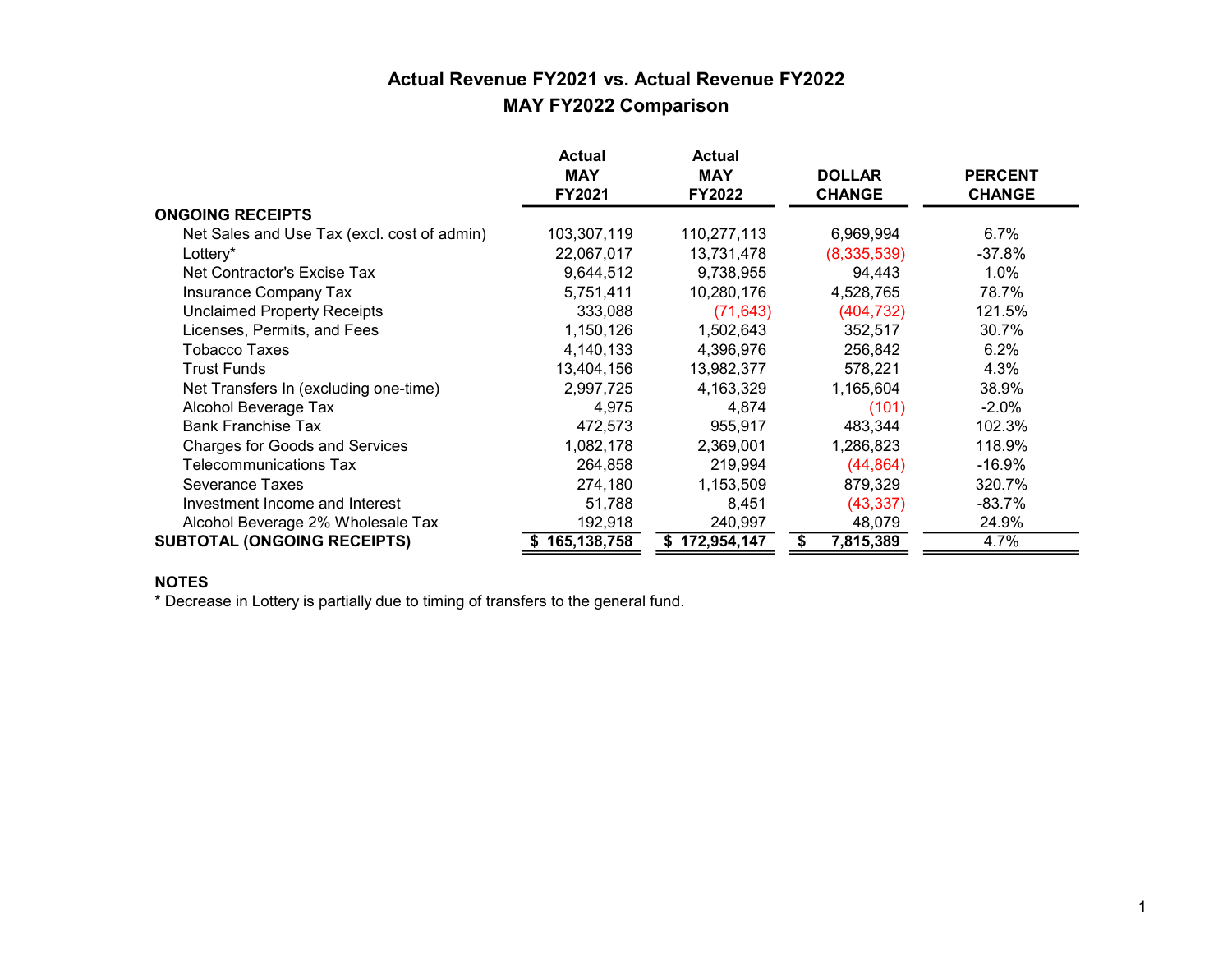## Actual Revenue FY2021 vs. Actual Revenue FY2022 Year-To-Date Through MAY FY2022 Comparison

|                                             | <b>Actual</b><br><b>MAY</b> | <b>Actual</b><br><b>MAY</b> | <b>DOLLAR</b>     | <b>YTD GROWTH</b> |
|---------------------------------------------|-----------------------------|-----------------------------|-------------------|-------------------|
|                                             | FY2021                      | FY2022                      | <b>CHANGE</b>     | OVER FY2021       |
| <b>ONGOING RECEIPTS</b>                     |                             |                             |                   |                   |
| Net Sales and Use Tax (excl. cost of admin) | 1,113,384,788               | 1,246,671,384               | 133,286,596       | 12.0%             |
| Lottery                                     | 135,464,033                 | 148,260,765                 | 12,796,731        | 9.4%              |
| Net Contractor's Excise Tax                 | 133,708,521                 | 143,617,768                 | 9,909,248         | 7.4%              |
| Insurance Company Tax                       | 98,169,867                  | 105,237,037                 | 7,067,170         | 7.2%              |
| <b>Unclaimed Property Receipts</b>          | 63,777,451                  | 64,657,105                  | 879,654           | 1.4%              |
| Licenses, Permits, and Fees                 | 52,798,409                  | 55,847,211                  | 3,048,803         | 5.8%              |
| <b>Tobacco Taxes</b>                        | 46,182,576                  | 44,045,530                  | (2, 137, 046)     | $-4.6%$           |
| <b>Trust Funds</b>                          | 41,628,039                  | 43,495,271                  | 1,867,232         | 4.5%              |
| Net Transfers In (excluding one-time)       | 20,951,362                  | 23,124,809                  | 2,173,447         | 10.4%             |
| Alcohol Beverage Tax                        | 6,774,002                   | 7,021,803                   | 247,800           | 3.7%              |
| <b>Bank Franchise Tax</b>                   | 17,875,153                  | 21,857,148                  | 3,981,995         | 22.3%             |
| <b>Charges for Goods and Services</b>       | 13,896,129                  | 13,275,270                  | (620, 858)        | $-4.5%$           |
| <b>Telecommunications Tax</b>               | 3,021,670                   | 2,306,839                   | (714, 830)        | $-23.7%$          |
| Severance Taxes                             | 9,810,600                   | 8,032,021                   | (1,778,579)       | $-18.1%$          |
| Investment Income and Interest              | 18,454,204                  | 19,507,037                  | 1,052,833         | 5.7%              |
| Alcohol Beverage 2% Wholesale Tax           | 2,375,971                   | 2,641,295                   | 265,324           | 11.2%             |
| <b>SUBTOTAL (ONGOING RECEIPTS)</b>          | \$1,778,272,773             | \$<br>1,949,598,294         | \$171,325,521     | 9.6%              |
| <b>ONE-TIME RECEIPTS</b>                    |                             |                             |                   |                   |
| Bank Franchise Tax Prior Year Revenue       | 10,016,931                  | 416,316                     | (9,600,615)       | $-95.8%$          |
| One-Time Sales and Use Tax                  | 13,486,289                  | 28,305,843                  | 14,819,554        | 109.9%            |
| <b>Refinancing Gains</b>                    | 6,745,654                   |                             | (6,745,654)       | $-100.0\%$        |
| <b>Charges for Goods and Services</b>       | 3,381,726                   |                             | (3,381,726)       | $-100.0\%$        |
| <b>SUBTOTAL (ONE-TIME RECEIPTS)</b>         | 33,630,600<br>-SS           | \$<br>28,722,159            | \$<br>(4,908,440) | $-14.6%$          |
| <b>GRAND TOTAL</b>                          | \$1,811,903,372             | 1,978,320,453<br>\$         | \$166,417,081     | 9.2%              |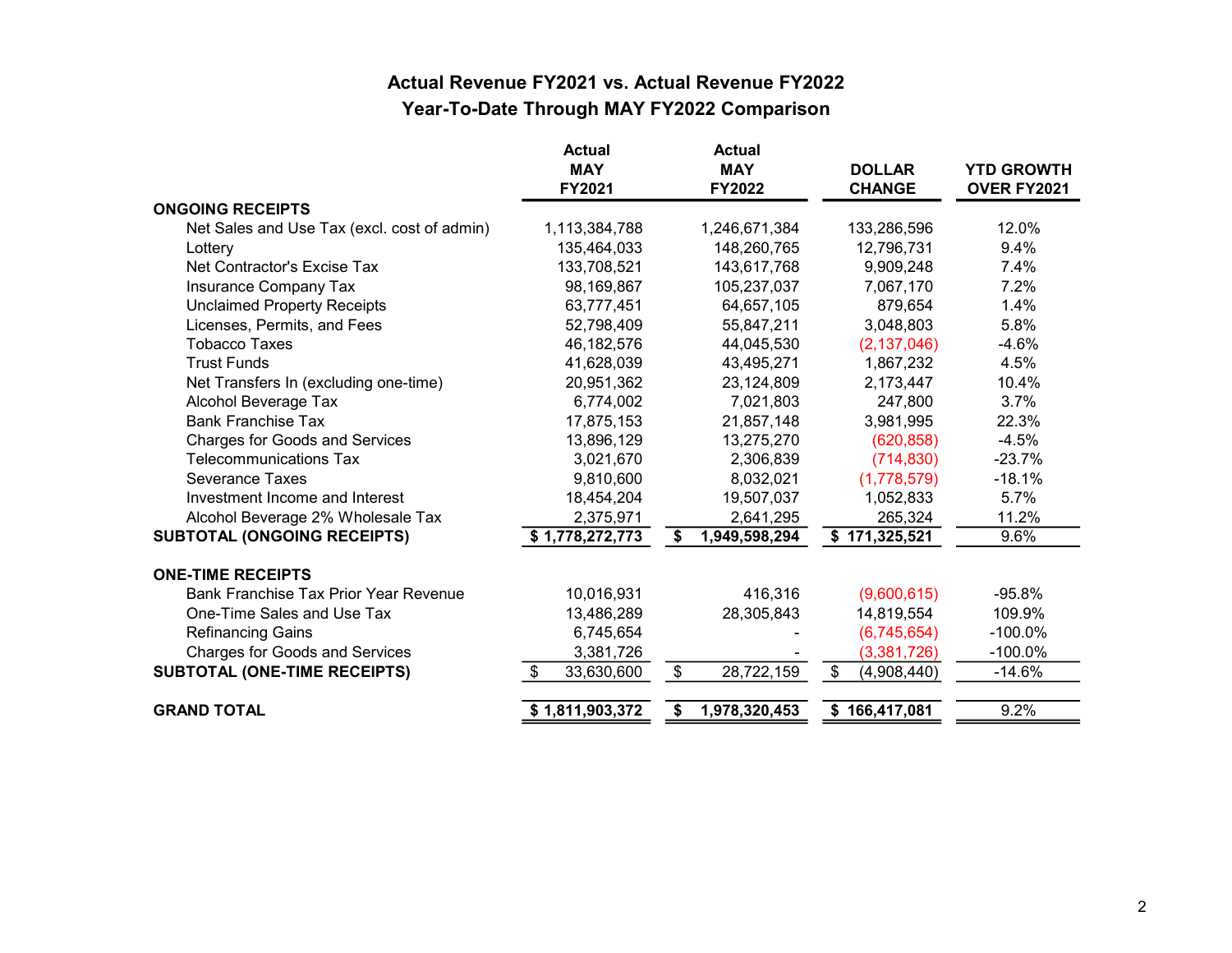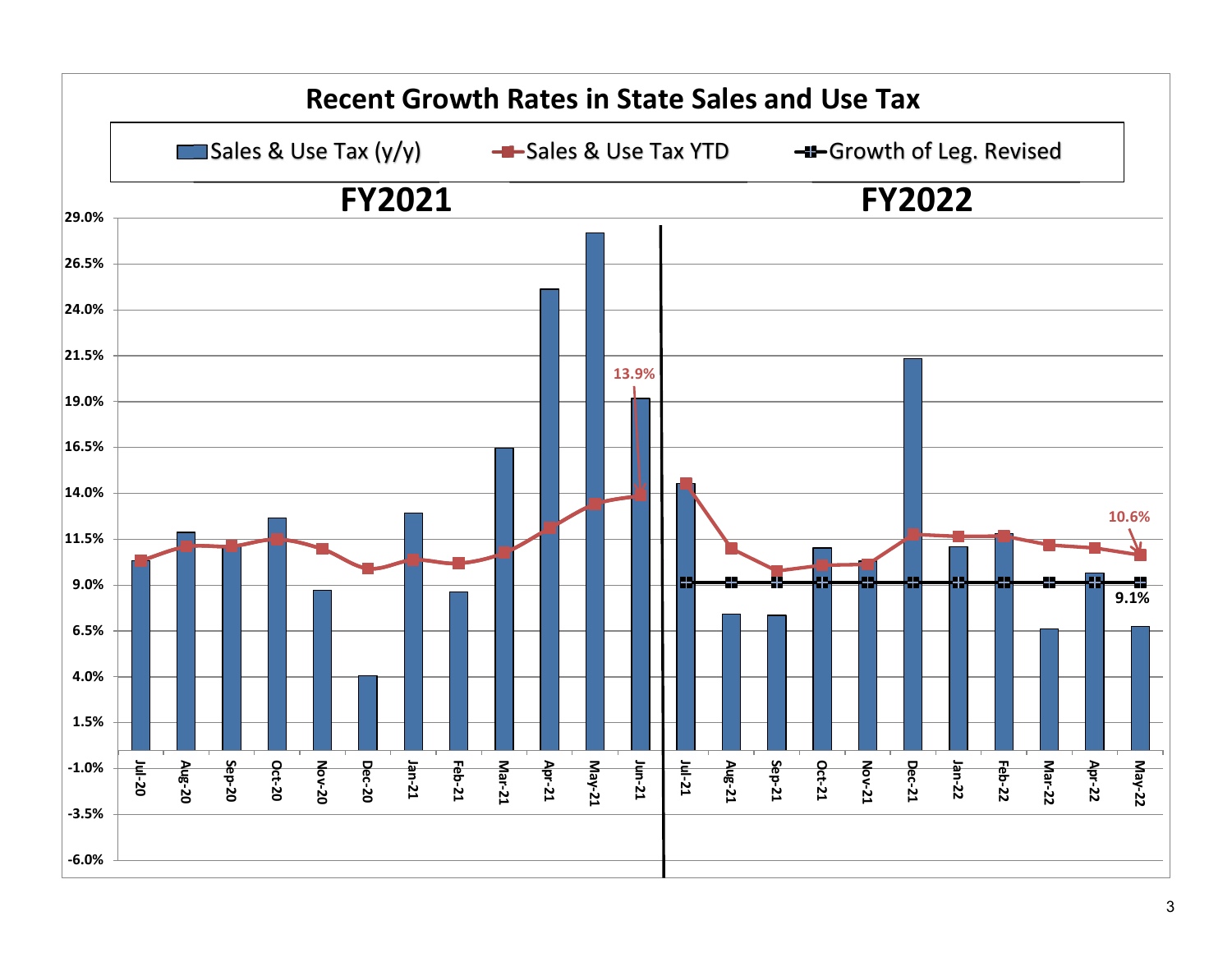#### Legislative Adopted FY2022 Estimate (Feb. 2022) vs. Actual Revenues MAY FY2022 Comparison

|                                             | <b>Leg Adopted</b><br><b>MAY</b><br><b>FY2022</b> | <b>Actual</b><br><b>MAY</b><br><b>FY2022</b> | <b>DOLLAR</b><br><b>CHANGE</b> | <b>PERCENT</b><br><b>CHANGE</b> |
|---------------------------------------------|---------------------------------------------------|----------------------------------------------|--------------------------------|---------------------------------|
| <b>ONGOING RECEIPTS</b>                     |                                                   |                                              |                                |                                 |
| Net Sales and Use Tax (excl. cost of admin) | 103,088,963                                       | 110,277,113                                  | 7,188,150                      | 7.0%                            |
| Lottery                                     | 13,032,483                                        | 13,731,478                                   | 698,995                        | 5.4%                            |
| Net Contractor's Excise Tax                 | 9,035,806                                         | 9,738,955                                    | 703,149                        | 7.8%                            |
| <b>Insurance Company Tax</b>                | 6,120,024                                         | 10,280,176                                   | 4,160,152                      | 68.0%                           |
| <b>Unclaimed Property Receipts</b>          | (897, 600)                                        | (71, 643)                                    | 825,957                        | 92.0%                           |
| Licenses, Permits, and Fees                 | 1,106,491                                         | 1,502,643                                    | 396,152                        | 35.8%                           |
| Tobacco Taxes                               | 5,138,346                                         | 4,396,976                                    | (741, 370)                     | -14.4%                          |
| <b>Trust Funds</b>                          | 13,982,377                                        | 13,982,377                                   | 0                              | $0.0\%$                         |
| Net Transfers In (excluding one-time)       | 2,509,058                                         | 4,163,329                                    | 1,654,271                      | 65.9%                           |
| Alcohol Beverage Tax                        | 153,006                                           | 4,874                                        | (148, 132)                     | $-96.8%$                        |
| <b>Bank Franchise Tax</b>                   | 398,498                                           | 955,917                                      | 557,419                        | 139.9%                          |
| <b>Charges for Goods and Services</b>       | 1,604,710                                         | 2,369,001                                    | 764,291                        | 47.6%                           |
| Telecommunications Tax                      | 246,961                                           | 219,994                                      | (26,966)                       | -10.9%                          |
| Severance Taxes                             | 1,069,273                                         | 1,153,509                                    | 84,236                         | 7.9%                            |
| Investment Income and Interest              | 38,204                                            | 8,451                                        | (29, 753)                      | $-77.9%$                        |
| Alcohol Beverage 2% Wholesale Tax           | 291,698                                           | 240,997                                      | (50, 701)                      | $-17.4%$                        |
| <b>TOTAL (ONGOING RECEIPTS)</b>             | 156,918,299                                       | 172,954,147                                  | 16,035,848<br>S                | 10.2%                           |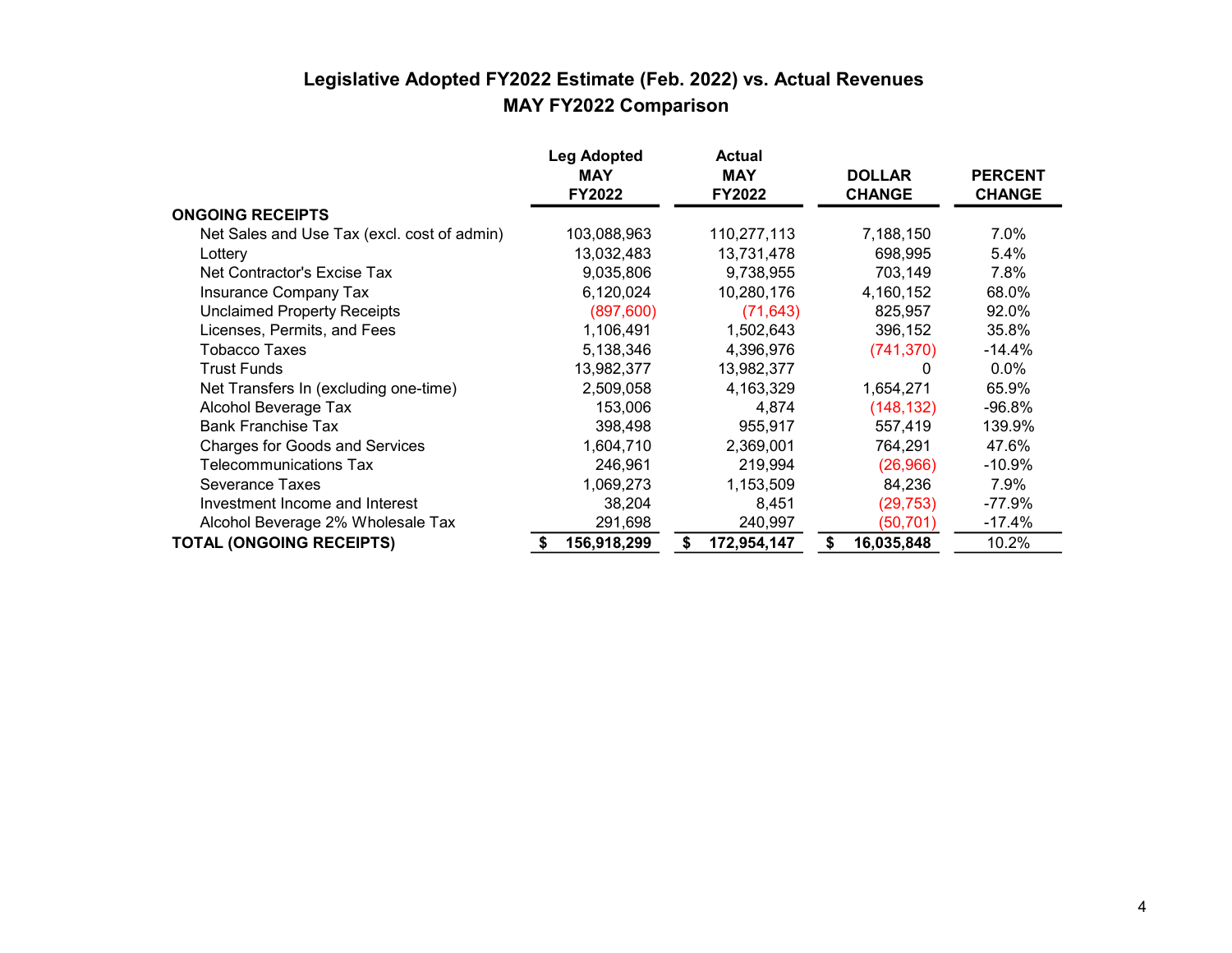# Legislative Adopted FY2022 Estimate (Feb. 2022) vs. Actual Revenues Year-to-Date Through MAY FY2022 Comparison

|                                             | Leg. Adopted<br><b>MAY YTD</b><br><b>FY2022</b> |               | <b>Actual</b><br><b>MAY YTD</b><br><b>FY2022</b> |               | <b>DOLLAR</b><br><b>CHANGE</b> | YTD % Chg.<br><b>Actual/Adopt</b><br>Comparison |
|---------------------------------------------|-------------------------------------------------|---------------|--------------------------------------------------|---------------|--------------------------------|-------------------------------------------------|
| <b>ONGOING RECEIPTS</b>                     |                                                 |               |                                                  |               |                                |                                                 |
| Net Sales and Use Tax (excl. cost of admin) | 1,218,902,516                                   |               | 1,246,671,384                                    |               | 27,768,868                     | 2.3%                                            |
| Lottery                                     | 146, 187, 997                                   |               | 148,260,765                                      |               | 2,072,768                      | 1.4%                                            |
| Net Contractor's Excise Tax                 | 137,862,587                                     |               | 143,617,768                                      |               | 5,755,181                      | 4.2%                                            |
| Insurance Company Tax                       | 99,914,175                                      |               | 105,237,037                                      |               | 5,322,862                      | 5.3%                                            |
| <b>Unclaimed Property Receipts</b>          | 64,943,552                                      |               | 64,657,105                                       |               | (286, 447)                     | $-0.4%$                                         |
| Licenses, Permits, and Fees                 | 53,882,032                                      |               | 55,847,211                                       |               | 1,965,179                      | 3.6%                                            |
| Tobacco Taxes                               | 45,913,660                                      |               | 44,045,530                                       |               | (1,868,129)                    | $-4.1%$                                         |
| <b>Trust Funds</b>                          | 43,495,271                                      |               | 43,495,271                                       |               | 0                              | 0.0%                                            |
| Net Transfers In (excluding one-time)       | 21,251,575                                      |               | 23,124,809                                       |               | 1,873,234                      | 8.8%                                            |
| Alcohol Beverage Tax                        | 7,005,232                                       |               | 7,021,803                                        |               | 16,571                         | 0.2%                                            |
| <b>Bank Franchise Tax</b>                   | 16,220,942                                      |               | 21,857,148                                       |               | 5,636,206                      | 34.7%                                           |
| <b>Charges for Goods and Services</b>       | 13,107,679                                      |               | 13,275,270                                       |               | 167,592                        | 1.3%                                            |
| <b>Telecommunications Tax</b>               | 2,436,303                                       |               | 2,306,839                                        |               | (129, 464)                     | $-5.3%$                                         |
| Severance Taxes                             | 7,775,261                                       |               | 8,032,021                                        |               | 256,760                        | 3.3%                                            |
| Investment Income and Interest              | 19,546,787                                      |               | 19,507,037                                       |               | (39,750)                       | $-0.2%$                                         |
| Alcohol Beverage 2% Wholesale Tax           | 2,490,884                                       |               | 2,641,295                                        |               | 150,411                        | 6.0%                                            |
| <b>SUBTOTAL (ONGOING RECEIPTS)</b>          | 1,900,936,453                                   | \$            | 1,949,598,294                                    | Ŝ.            | 48,661,841                     | 2.6%                                            |
| <b>ONE-TIME RECEIPTS</b>                    |                                                 |               |                                                  |               |                                |                                                 |
| Bank Franchise Tax Prior Year Revenue       | 416,316                                         |               | 416,316                                          |               | 0                              | 0.0%                                            |
| One-Time Sales and Use Tax                  | 28,305,843                                      |               | 28,305,843                                       |               | 0                              | 0.0%                                            |
| <b>SUBTOTAL (ONE-TIME RECEIPTS)</b>         | 28,722,159<br>\$                                | $\frac{3}{2}$ | 28,722,159                                       | $\frac{1}{2}$ | 0                              | 0.0%                                            |
| <b>GRAND TOTAL</b>                          | 1,929,658,612                                   | \$            | 1,978,320,453                                    |               | 48,661,841                     | 2.5%                                            |